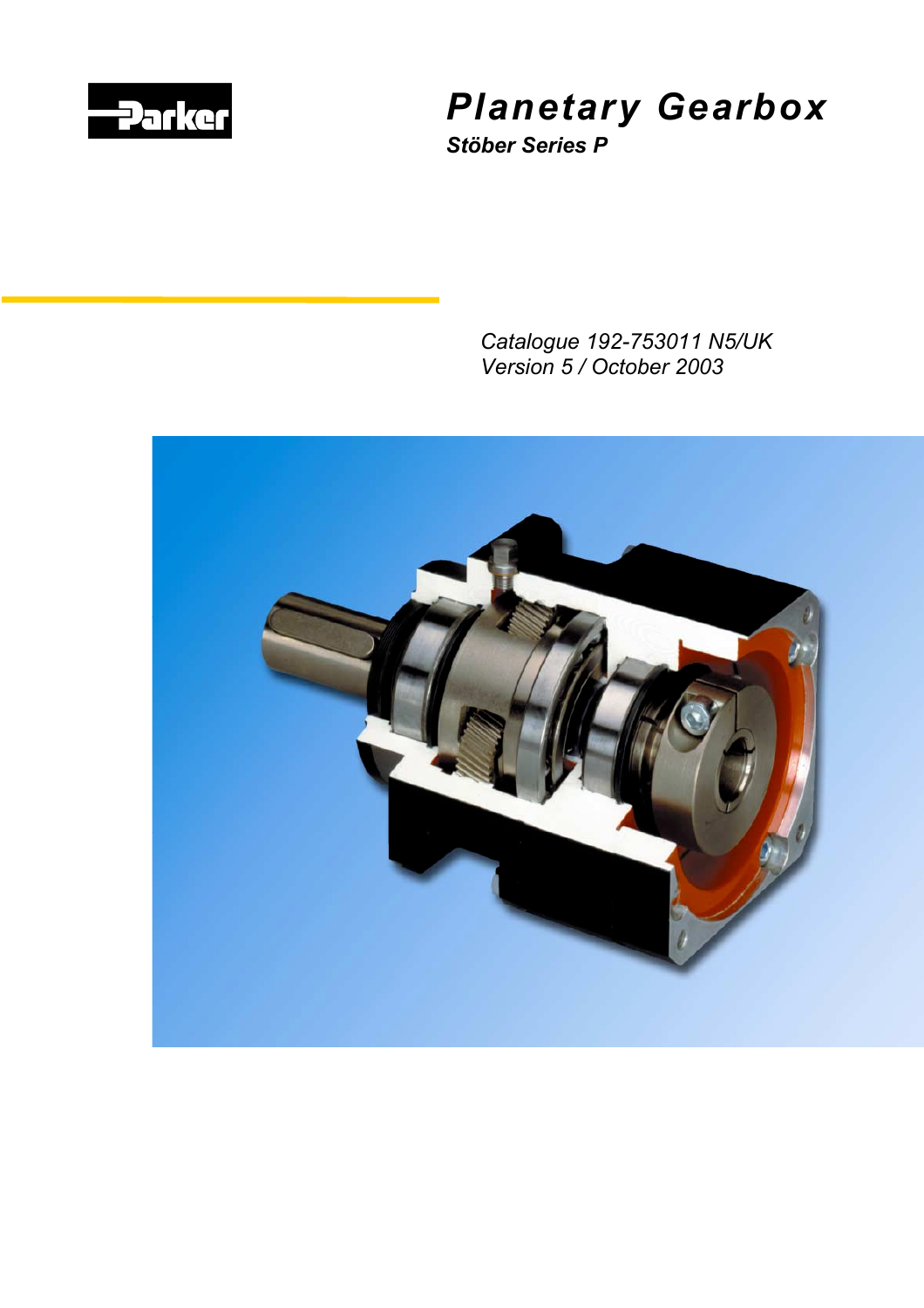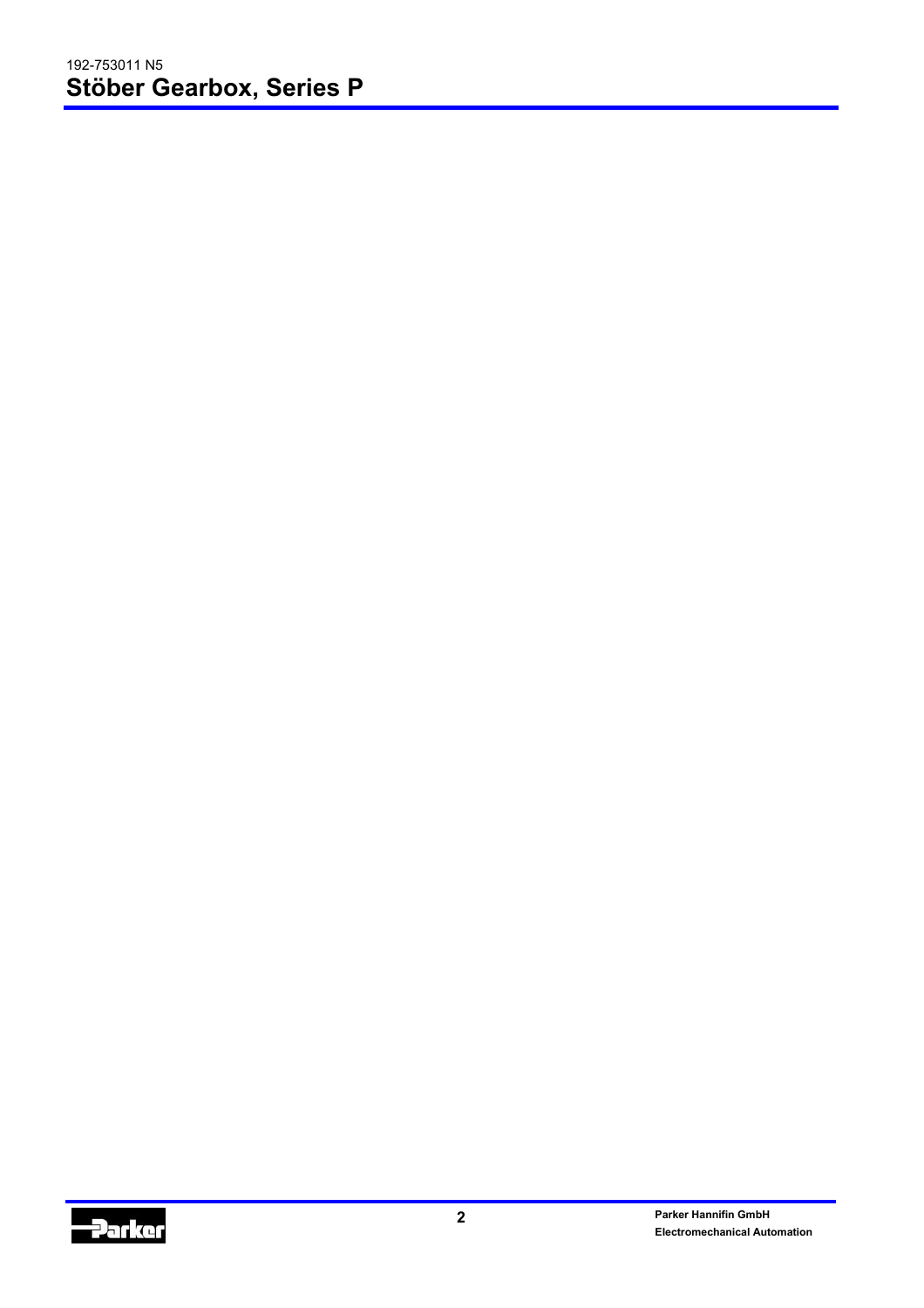## **Construction of the planetary gearbox**

#### **Designed for the most demanding applications**

Outstanding performance combined with extremely compact dimensions make STÖBER planetary gearboxes particularly suitable for use in applications where highly-dynamic servo motors are employed.

#### **Sizes**

The range is available in 5 sizes P3, P4, P5, P7 and P8 with maximum torque ratings from 50 to 1100Nm and ratios from 3:1 to 100:1.

#### **Torsional backlash & stiffness**

Precision-manufactured system components used in combination with matched sets of gears enables gearboxes to be produced with a torsional backlash better than 1 arc-minute. The standard backlash with single stage gearing is less than 4 arc-minutes and with 2 stage models less than 5 arc-minutes.

#### **Motor coupling**

The quality of the motor coupling determines the forces created by shaft misalignment. If the error is large, torque variations will occur in the drive train and periodic speed

fluctuation will result. The torsionally-rigid couplings of this gearbox range are optimised in relation to these requirements and produce the highest running precision.

#### **Noise**

Gear noise resulting from mechanical errors is kept to an absolute minimum by:

- high manufacturing precision combined with the block construction principle (all critical features are machined within a one-piece housing).
- Optimised helical gears using cambered tooth profiles.

With noise figures of less than 60 dB(A), these gearboxes are among the quietest on the market.

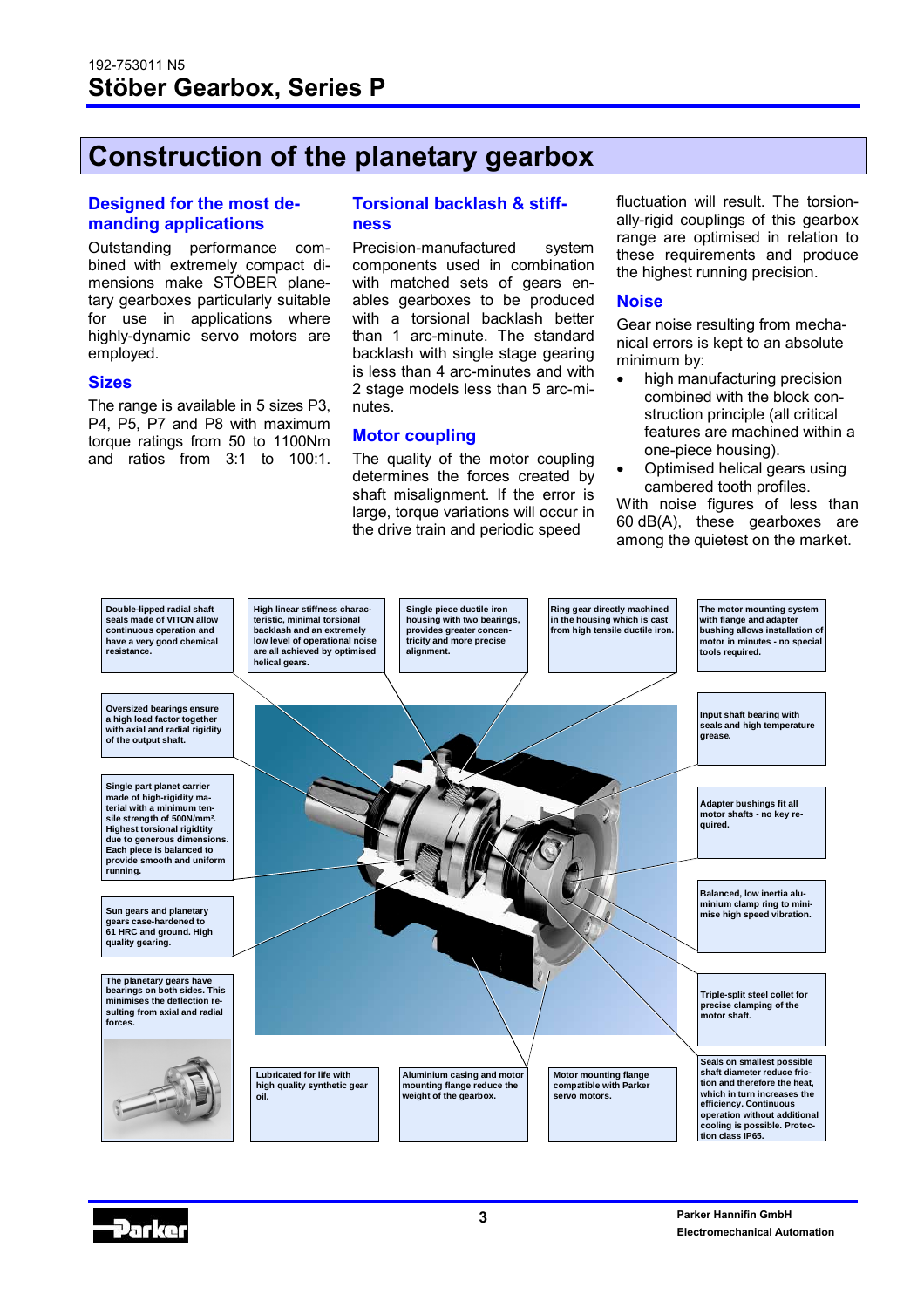## **Technical Data**

|                                                                             |                |                         |                |            |            | <b>Size</b>    |            |                                      |            |                |            |
|-----------------------------------------------------------------------------|----------------|-------------------------|----------------|------------|------------|----------------|------------|--------------------------------------|------------|----------------|------------|
|                                                                             |                |                         | P <sub>3</sub> | <b>P4</b>  |            |                | <b>P5</b>  | <b>P7</b>                            |            | P <sub>8</sub> |            |
|                                                                             | Unit           | 1 stage                 | 2 stage        | 1 stage    | 2 stage    | 1 stage        | 2 stage    | 1 stage                              | 2 stage    | 1 stage        | 2 stage    |
| Maximum permissible<br>acceleration torque                                  | Nm             |                         | 50             | 100        |            |                | 250        | 500                                  |            |                | 1100       |
| Nominal output<br>torque <sup><math>\check{\ }</math></sup> T <sub>2N</sub> | <b>Nm</b>      |                         | 40             | 80         |            |                | 200        | 400                                  |            |                | 800        |
| Maximum permissible input speed $n_1$ (at ambient temperature 20°)          |                |                         |                |            |            |                |            |                                      |            |                |            |
| Intermittent operation                                                      | $min-1$        | 6000                    |                | 6000       |            |                | 6000       | 6000                                 |            |                | 4500       |
| Continuous operation $i \geq 5$                                             | $min-1$        | 4000                    |                | 4000       |            |                | 3500       | 3000                                 |            | 2500           |            |
| Continuous operation i < 5                                                  | $min-1$        |                         | 3000           | 3000       |            |                | 2800       | 2500                                 |            |                | 2000       |
| <b>Torsional backlash</b>                                                   |                |                         |                |            |            |                |            |                                      |            |                |            |
| Standard                                                                    | arcmin         | $\leq 4.0$              | $\leq 5.0$     | $\leq 4.0$ | $\leq 5.0$ | $\leq 4.0$     | $\leq 5.0$ | $\leq 3.0$                           | $\leq 4.0$ | $\leq 3.0$     | $\leq 4.0$ |
| Reduced                                                                     | arcmin         | $\leq 2.5$              | $\leq 3.0$     | $\leq 2.0$ | $\leq 2.5$ | $\leq 1.5$     | $\leq 2.5$ | $\leq 1.0$                           | $\leq 2.0$ | $\leq 1.0$     | $\leq 2.0$ |
| <b>Torsional rigidity (related</b><br>to the output shaft at T2N)           | Nm/<br>arcmin  |                         | 4              |            | 10         |                | 25         | 50                                   |            |                | 145        |
| Maximum permissible<br>axial load $F_a$                                     | N              |                         | 1000           |            | 1500       |                | 2000       | 3000                                 |            | 4000           |            |
| Maximum permissible radial load F <sub>r</sub>                              |                |                         |                |            |            |                |            |                                      |            |                |            |
| Normal bearing                                                              | $\mathsf{N}$   | 3000                    |                | 4500       |            | 7000           |            | 9000                                 |            |                | 15000      |
| Heavy duty bearing                                                          | $\overline{N}$ | 4000                    |                | 6000       |            | 9000           |            | 12000                                |            |                | 18000      |
| Efficiency at nominal<br>torque                                             | %              | 97                      | 95             | 97         | 95         | 97             | 95         | 97                                   | 95         | 97             | 95         |
| Weight                                                                      | kg             | 2.6                     | 4.0            | 4.0        | 5.3        | 6.5            | 8.5        | 12                                   | 15         | 26             | 32         |
| Noise emission at $n_1$ =<br>2000 rpm <sup>1</sup>                          | dB(A)          |                         | < 58           | < 59       |            |                | ~< 60      | < 61                                 |            |                | < 62       |
| Available ratios - standard gearboxes                                       |                |                         |                |            |            |                |            |                                      |            |                |            |
| One stage                                                                   | j=             |                         |                |            |            | 3, 5, 7, 10    |            |                                      |            |                |            |
| Two stage                                                                   | j=             |                         |                |            |            | 25             |            |                                      |            |                |            |
| Other available ratios (on request)                                         |                |                         |                |            |            |                |            |                                      |            |                |            |
| One stage                                                                   | j=             | $\overline{4}$          |                |            |            |                |            |                                      |            |                |            |
| Two stage                                                                   | j=             | 15, 20, 35, 49, 70, 100 |                |            |            |                |            |                                      |            |                |            |
| Lubrication                                                                 |                |                         |                |            |            |                |            | synthetic gear oil CLP HC ISO VG 150 |            |                |            |
| External paint finish                                                       |                |                         |                |            |            | Black RAL 9005 |            |                                      |            |                |            |
| Fitting position                                                            |                |                         |                |            |            |                | any        |                                      |            |                |            |
| Protection class                                                            |                |                         |                |            |            |                | IP 65      |                                      |            |                |            |
| Ambient temperature<br>range                                                | $^{\circ}C$    | 0°C bis 40°C            |                |            |            |                |            |                                      |            |                |            |

\*) Values refer to input speeds  $n1 \le 2000$  rpm. For higher speeds use the following formula: **3**



 $\overline{1}$ Measured in accordance with DIN 45635 (Accuracy class 2).

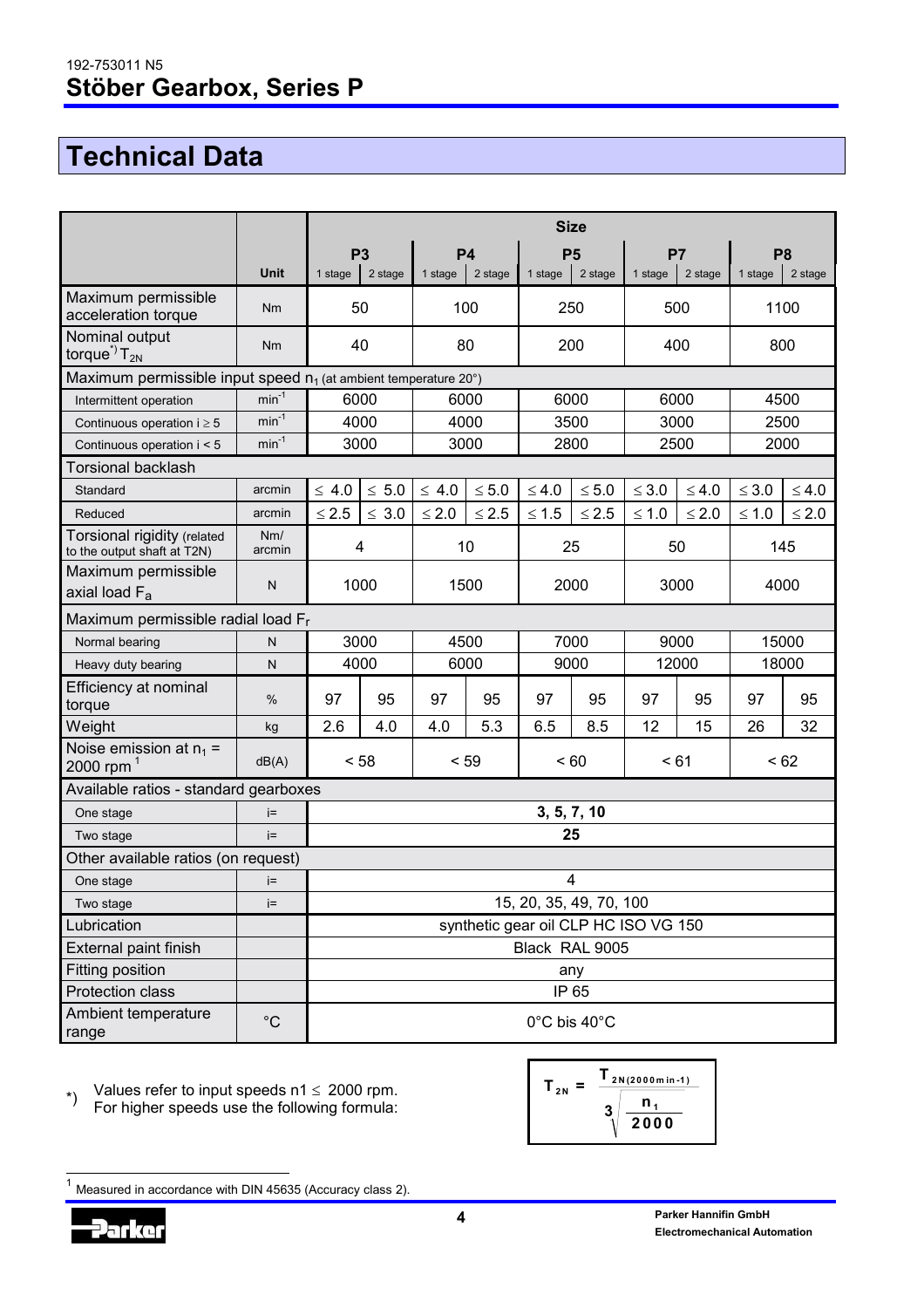#### **Peak (emergency stop) torque ratings**

|                |         |                                |            |         |          |        | <b>Peak torque ratings [Nm]</b> (permissible for max $103$ operations) |          |        |
|----------------|---------|--------------------------------|------------|---------|----------|--------|------------------------------------------------------------------------|----------|--------|
|                |         |                                | One stage* |         |          |        | Two stages*                                                            |          |        |
| <b>Size</b>    | $i = 3$ | $i = 5$<br>$i = 4$<br>$i = 10$ |            | $i = 7$ | $i = 15$ | i = 20 | $i = 25$<br>$i = 70$<br>$= 100$                                        | $i = 35$ | i = 49 |
| P <sub>3</sub> | 73      | 97                             | 100        | 85      | 73       | 97     | 100                                                                    | 100      | 85     |
| <b>P4</b>      | 175     | 200                            | 200        | 170     | 175      | 200    | 200                                                                    | 170      | 170    |
| <b>P5</b>      | 364     | 485                            | 500        | 407     | 364      | 485    | 500                                                                    | 407      | 407    |
| P <sub>7</sub> | 728     | 970                            | 970<br>849 |         | 728      | 970    | 1000                                                                   | 849      | 849    |
| P <sub>8</sub> | 1455    | 1940                           | 2000       | 1698    |          | 1940   | 2000                                                                   | 1698     | 1698   |

\* The bold-printed transmission numbers refer to standard gearboxes.

#### **Moment of inertia**

|                |       |       |            |         |        | Moment of inertia [kgmm <sup>2</sup> ] |        |          |             |          |          |           |
|----------------|-------|-------|------------|---------|--------|----------------------------------------|--------|----------|-------------|----------|----------|-----------|
|                |       |       | One stage* |         |        |                                        |        |          | Two stages* |          |          |           |
| <b>Size</b>    | i = 3 | $= 4$ | $= 5$      | $i = 7$ | $= 10$ | $i = 15$                               | $= 20$ | $i = 25$ | $i = 35$    | $i = 49$ | $i = 70$ | $i = 100$ |
| P <sub>3</sub> | 81    | 68    | 64         | 59      | 57     | 65                                     | 64     | 64       | 59          | 59       | 59       | 57        |
| <b>P4</b>      | 182   | 102   | 92         | 85      | 77     | 66                                     | 65     | 65       | 64          | 59       | 59       | 57        |
| P <sub>5</sub> | 403   | 295   | 258        | 227     | 212    | 149                                    | 145    | 143      | 142         | 131      | 131      | 127       |
| P <sub>7</sub> | 1150  | 786   | 658        | 555     | 504    | 434                                    | 420    | 415      | 411         | 378      | 377      | 361       |
| P <sub>8</sub> | 4850  | 2950  | 2280       | 1700    | 1430   | 996                                    | 920    | 893      | 872         | 761      | 756      | 702       |

\* The bold-printed transmission numbers refer to standard gearboxes.

### **Permissible radial and axial loads<sup>2</sup>**



Normal output shaft bearing.

Diagram valid for  $x = L/2$ .

Heavy duty output shaft bearing.

Diagram valid for  $x = L/2$ .

 $^2$  The diagrams are only valid if  $\overline{\mathsf{F}_{\mathsf{a}}}$  works in the middle of the shaft

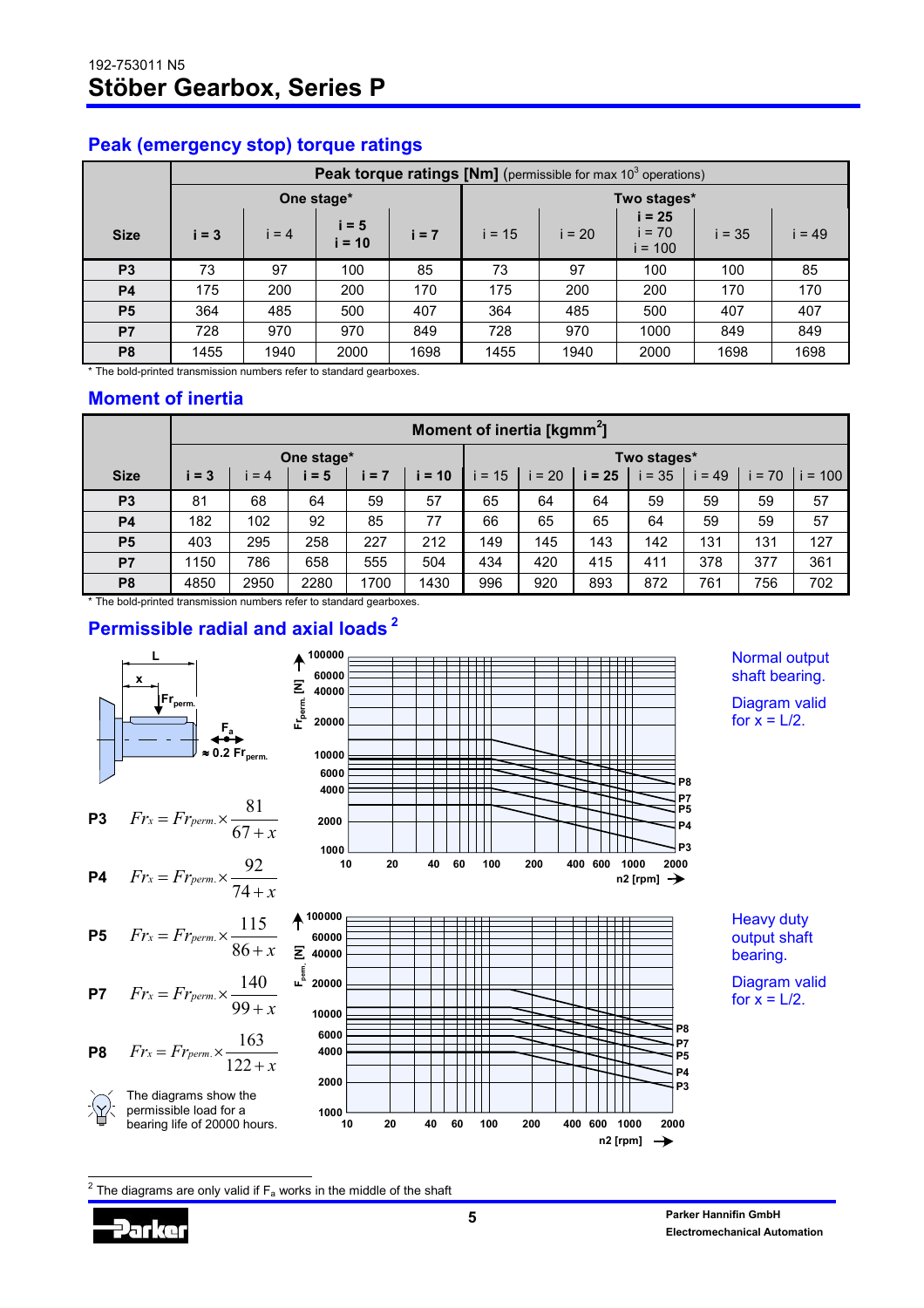## **Dimensions**



| <b>Size</b>      |         | P <sub>3</sub> | <b>P4</b>      |          |          | <b>P5</b> | <b>P7</b> |          | P <sub>8</sub> |          |  |
|------------------|---------|----------------|----------------|----------|----------|-----------|-----------|----------|----------------|----------|--|
| <b>Dimension</b> | 1 stage | 2 stages       | 1 stage        | 2 stages | 1 stage  | 2 stages  | 1 stage   | 2 stages | 1 stage        | 2 stages |  |
| D <sub>1</sub>   |         | 60             |                | 70       |          | 90        | 130       |          | 160            |          |  |
| D <sub>2</sub>   |         | 16             |                | 22       |          | 32        | 40        |          | 55             |          |  |
| D <sub>3</sub>   |         | 5.5            |                | 6.6      | 9.0      |           | 11        |          |                | 14       |  |
| D <sub>4</sub>   |         | 75             | 85             |          |          | 120       |           | 165      | 215            |          |  |
| D <sub>5</sub>   |         | M <sub>5</sub> | M <sub>8</sub> |          |          | M12       | M16       |          | M20            |          |  |
| L1               |         | 4              | 3              |          |          | 3         | 4         |          | 6              |          |  |
| L2               |         | 28             | 36             |          |          | 58        | 82        |          | 82             |          |  |
| L3               |         | 30.5           | 39.5           |          |          | 62.0      | 86.0      |          | 86.5           |          |  |
| L4               |         | 48             | 56             |          |          | 88        | 112       |          | 112            |          |  |
| L5               |         | 7              | 9              |          |          | 10        |           | 15       | 15             |          |  |
| L <sub>6</sub>   |         | 8              |                | 7.5      |          | 16        | 3.5       |          | 10             |          |  |
| L7               | 87.5    | 128.5          | 92             | 136      | 99       | 140       | 125       | 167      | 156            | 212      |  |
| L8               | 135.5   | 176.5          | 148            | 192      | 187      | 228       | 237       | 279      | 268            | 324      |  |
| L10              |         | 72             | 98             |          |          | 115       | 145       |          | 190            |          |  |
| L13              |         | 18             | 24.5           |          |          | 35        | 43        |          | 59             |          |  |
| L15              |         | 82             |                | 108      |          | 124       | 154       |          | 200            |          |  |
| U                |         | A5x5x20        | A6x6x28        |          | A10x8x50 |           | A12x8x70  |          | A16x10x70      |          |  |

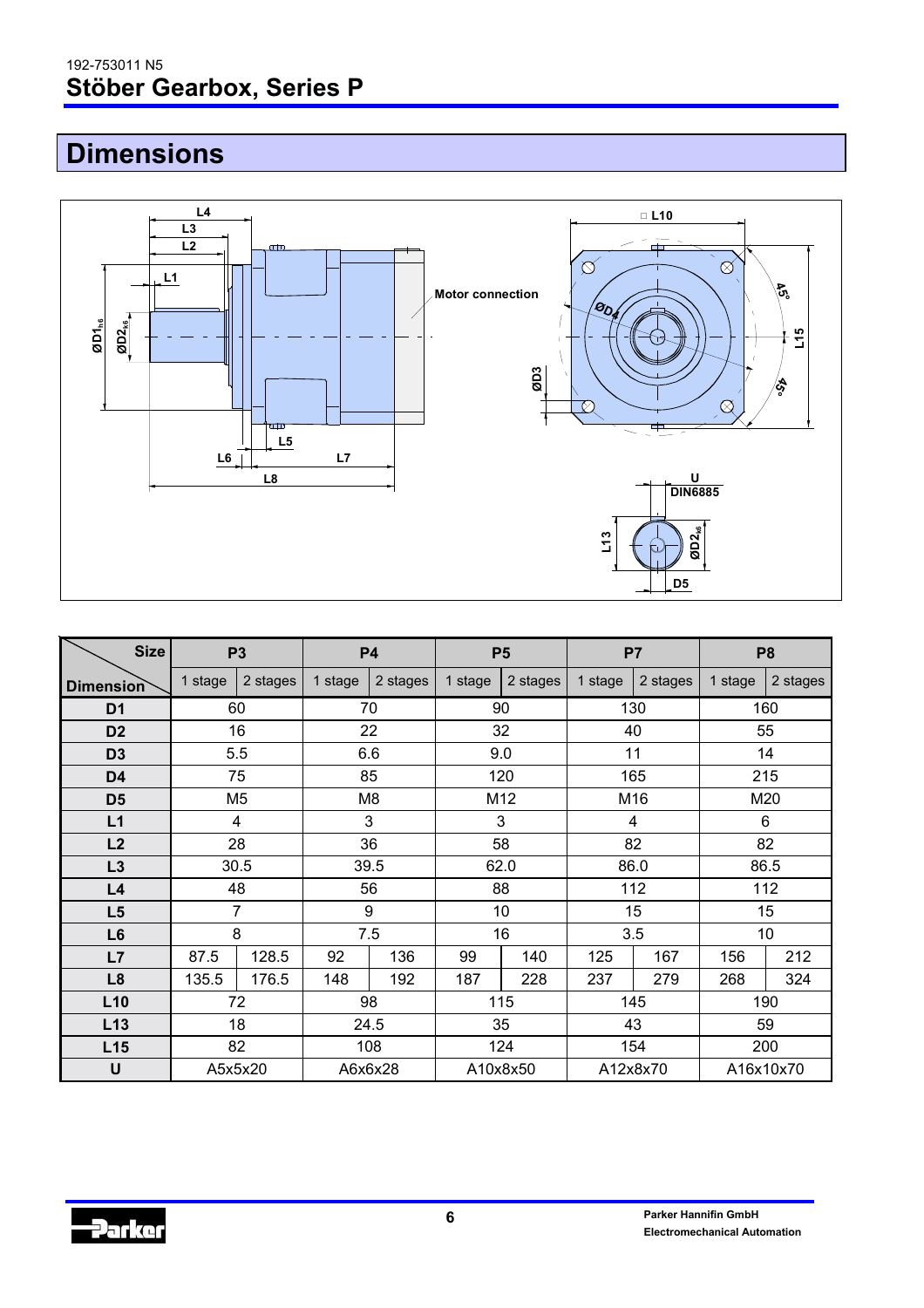### **Motor mounting**



|                 | Size /<br><b>Version</b> | ShaftØ11       | P <sub>3</sub> N         |                | P <sub>3</sub> N<br>ShaftØ19       | P <sub>4</sub> N<br>ShaftØ14 |                          | P <sub>4</sub> N             | ShaftØ19                              | P <sub>5N</sub><br>ShaftØ19  |                          |                | P <sub>5</sub> N<br>ShaftØ24 |                          | P7N<br>ShaftØ24          |                          | P7N<br>ShaftØ32          |                          | P8N<br>ShaftØ32          |                                       | P8N<br>ShaftØ38          |
|-----------------|--------------------------|----------------|--------------------------|----------------|------------------------------------|------------------------------|--------------------------|------------------------------|---------------------------------------|------------------------------|--------------------------|----------------|------------------------------|--------------------------|--------------------------|--------------------------|--------------------------|--------------------------|--------------------------|---------------------------------------|--------------------------|
|                 |                          | ShaftØ14       | P <sub>3</sub> V         |                | P <sub>3</sub> V<br>ShaftØ19       | P <sub>4</sub> V<br>ShaftØ19 |                          | P <sub>4</sub> V<br>ShaftØ24 |                                       | P <sub>5</sub> V<br>ShaftØ24 |                          |                | P <sub>5</sub> V<br>ShaftØ32 |                          | --                       |                          | --                       |                          | --                       |                                       | --                       |
| Dim.            | Version                  | $1$ st.        | 2 <sub>st</sub>          | $1$ st.        | 2 <sub>st</sub>                    | 1st                          | 2 st.                    | 1st.                         | 2st                                   | $1$ st.                      | 2 <sub>st</sub>          | 1st.           | 2 st.                        | 1st                      | 2st                      | 1st.                     | 2st.                     | 1st                      | 2st                      | 1st.                                  | 2 st.                    |
| D <sub>6</sub>  | N                        | 11             | 11                       | 19             | 19                                 | 14                           | 14                       | 19                           | 19                                    | 19                           | 19                       | 24             | 24                           | 24                       | 24                       | 32                       | 32                       | 32                       | 32                       | 38                                    | 38                       |
|                 | v                        | 14             | $\overline{\phantom{0}}$ | 19             | $\hspace{0.05cm} -\hspace{0.05cm}$ | 19                           | $\overline{\phantom{0}}$ | 24                           | $\overline{\phantom{0}}$              | 24                           | $\overline{\phantom{0}}$ | 32             | $\overline{\phantom{a}}$     | $\overline{a}$           | $\overline{\phantom{a}}$ | $\overline{\phantom{0}}$ | $\overline{\phantom{0}}$ | $\overline{a}$           | $\overline{\phantom{0}}$ | $\hspace{0.05cm}$ – $\hspace{0.05cm}$ | $\overline{\phantom{0}}$ |
| D7              | N                        | 60             | 60                       | 80             | 80                                 | 80                           | 80                       | 80                           | 80                                    | 95                           | 95                       | 110            | 110                          | 130                      | 130                      | 130                      | 130                      | 180                      | 180                      | 180                                   | 180                      |
|                 | v                        | 80             | $\overline{a}$           | 80             | $\hspace{0.05cm} -\hspace{0.05cm}$ | 95                           | $\overline{\phantom{a}}$ | 110                          | $\overline{\phantom{0}}$              | 130                          | $\overline{\phantom{a}}$ | 130            | $\overline{\phantom{a}}$     | $\overline{a}$           | $\overline{a}$           | $\overline{\phantom{a}}$ | $\overline{\phantom{0}}$ | $\overline{\phantom{a}}$ | --                       | $\overline{\phantom{a}}$              | $\overline{\phantom{a}}$ |
| D <sub>8</sub>  | N                        | 75             | 75                       | 100            | 100                                | 100                          | 100                      | 100                          | 100                                   | 115                          | 115                      | 130            | 130                          | 165                      | 165                      | 165                      | 165                      | 215                      | 215                      | 215                                   | 215                      |
|                 | $\mathsf{v}$             | 100            | $\overline{a}$           | 100            | $\hspace{0.05cm} -\hspace{0.05cm}$ | 115                          | $\overline{\phantom{0}}$ | 130                          | $\overline{\phantom{0}}$              | 165                          | $-$                      | 165            | $\overline{a}$               | --                       | $\overline{\phantom{a}}$ | $\overline{\phantom{a}}$ | --                       | --                       | $\overline{a}$           |                                       | $-$                      |
| D <sub>9</sub>  | N                        | M <sub>5</sub> | M <sub>5</sub>           | M <sub>6</sub> | M <sub>6</sub>                     | M <sub>6</sub>               | M <sub>6</sub>           | M <sub>6</sub>               | M <sub>6</sub>                        | M <sub>8</sub>               | M <sub>8</sub>           | M <sub>8</sub> | M <sub>8</sub>               | M <sub>10</sub>          | M <sub>10</sub>          | M <sub>10</sub>          | M <sub>10</sub>          | M <sub>12</sub>          | M12                      | M <sub>12</sub>                       | M12                      |
|                 | $\mathsf{v}$             | M <sub>6</sub> | --                       | M <sub>6</sub> | $\hspace{0.05cm} -\hspace{0.05cm}$ | M <sub>8</sub>               | --                       | M <sub>8</sub>               | $\overline{\phantom{a}}$              | M <sub>10</sub>              | $\overline{\phantom{a}}$ | M10            | $\overline{\phantom{a}}$     | $\overline{a}$           | $\overline{\phantom{a}}$ | $\overline{\phantom{a}}$ | $-$                      | $\overline{\phantom{a}}$ | --                       | $-$                                   | $\overline{\phantom{0}}$ |
| L <sub>9</sub>  | N                        | 18             | 18                       | 18             | 18                                 | 21                           | 18                       | 21                           | 18                                    | 24                           | 21                       | 24             | 30                           | 25                       | 32                       | 25                       | 32                       | 33                       | 45                       | 33                                    | 45                       |
|                 | v                        | 18             | $\overline{a}$           | 18             | $\overline{\phantom{0}}$           | 21                           | $\overline{\phantom{0}}$ | 30                           | $\overline{\phantom{0}}$              | 32                           | $\overline{\phantom{0}}$ | 32             | $\overline{\phantom{0}}$     | $\overline{\phantom{0}}$ | $\overline{\phantom{a}}$ | $\overline{\phantom{0}}$ | $\overline{\phantom{0}}$ | $\overline{\phantom{0}}$ | $\overline{\phantom{0}}$ | $\hspace{0.05cm}$ – $\hspace{0.05cm}$ | $\overline{\phantom{0}}$ |
| L11             | N                        | 40             | 40                       | 40             | 40                                 | 40                           | 40                       | 40                           | 40                                    | 50                           | 40                       | 50             | 50                           | 60                       | 58                       | 60                       | 58                       | 80                       | 80                       | 80                                    | 80                       |
|                 | $\mathbf v$              | 40             | $\overline{a}$           | 40             | $\hspace{0.05cm} -\hspace{0.05cm}$ | 40                           | $\overline{\phantom{0}}$ | 50                           | $\overline{\phantom{0}}$              | 58                           | $\overline{\phantom{a}}$ | 58             | $\overline{\phantom{a}}$     | $\overline{a}$           | $\overline{\phantom{a}}$ | $\overline{a}$           | --                       | --                       | --                       | $\hspace{0.05cm}$ $\hspace{0.05cm}$   | $\overline{\phantom{0}}$ |
| L <sub>12</sub> | N                        | 3.5            | 3.5                      | 3.5            | 3.5                                | 4.0                          | 3.5                      | 4.0                          | 3.5                                   | 4.0                          | 4.0                      | 4.0            | 4.0                          | 5.0                      | 4.0                      | 5.0                      | 4.0                      | 5.0                      | 5.0                      | 5.0                                   | 5.0                      |
|                 | $\mathsf{v}$             | 3.5            | --                       | 3.5            | $\overline{\phantom{0}}$           | 4.0                          | $\overline{\phantom{a}}$ | 4.0                          | --                                    | 4.0                          | --                       | 4.0            | $\overline{\phantom{a}}$     | --                       | $\overline{\phantom{a}}$ | $\overline{a}$           | --                       | --                       | --                       |                                       | --                       |
| L14             | N                        | 72             | 72                       | 90             | 90                                 | 98                           | 90                       | 98                           | 90                                    | 114                          | 98                       | 114            | 116                          | 145                      | 150                      | 145                      | 150                      | 190                      | 192                      | 190                                   | 192                      |
|                 | v                        | 90             | $\overline{\phantom{0}}$ | 90             | $\overline{\phantom{a}}$           | 98                           | $\overline{\phantom{a}}$ | 116                          | $\overline{\phantom{0}}$              | 150                          | $- -$                    | 150            | $\overline{\phantom{a}}$     | $-$                      | $\overline{\phantom{a}}$ | $\overline{\phantom{a}}$ | $\overline{\phantom{0}}$ | $\overline{\phantom{a}}$ | --                       | $\hspace{0.05cm}$ – $\hspace{0.05cm}$ | $\overline{\phantom{0}}$ |
| L16             | N                        | 3.0            | 3.0                      | 3.0            | 3.0                                | 3.0                          | 3.0                      | 3.0                          | 3.0                                   | 3.5                          | 3.0                      | 3.5            | 12.0                         | 3.5                      | 11.5                     | 3.5                      | 11.5                     | 3.5                      | 23.5                     | 3.5                                   | 23.5                     |
|                 | v                        | 3.0            | $\overline{a}$           | 3.0            | $\overline{\phantom{0}}$           | 3.0                          | $\overline{\phantom{a}}$ | 12.0                         | $\hspace{0.05cm}$ – $\hspace{0.05cm}$ | 11.5                         | $\overline{\phantom{0}}$ | 11.5           | $\overline{\phantom{a}}$     | $\overline{a}$           | $\overline{\phantom{a}}$ | $\overline{\phantom{a}}$ | $-$                      | $\overline{\phantom{a}}$ | $\overline{\phantom{0}}$ | $\overline{\phantom{a}}$              | $- -$                    |
| L17             | N                        | 11             | 11                       | 13             | 13                                 | 11                           | 13                       | 13                           | 13                                    | 16                           | 16                       | 16             | 16                           | 25                       | 20                       | 25                       | 20                       | 33                       | 25                       | 33                                    | 25                       |
|                 | v                        | 13             | --                       | 13             | $\overline{\phantom{a}}$           | 13                           | $\overline{a}$           | 16                           | --                                    | 20                           | --                       | 20             | $\overline{\phantom{a}}$     | $\overline{a}$           | $-$                      | $\overline{\phantom{0}}$ | --                       | --                       | --                       |                                       | $\overline{\phantom{0}}$ |

**N:** Normal bearing; **V:** Heavy duty bearing on the output shaft



When specifying a custom motor, please state the following motor dimensions in the order code (page 11): Spigot Ø D7; circular hole Ø D8; shaft Ø D6; shaft length L11 to flange.

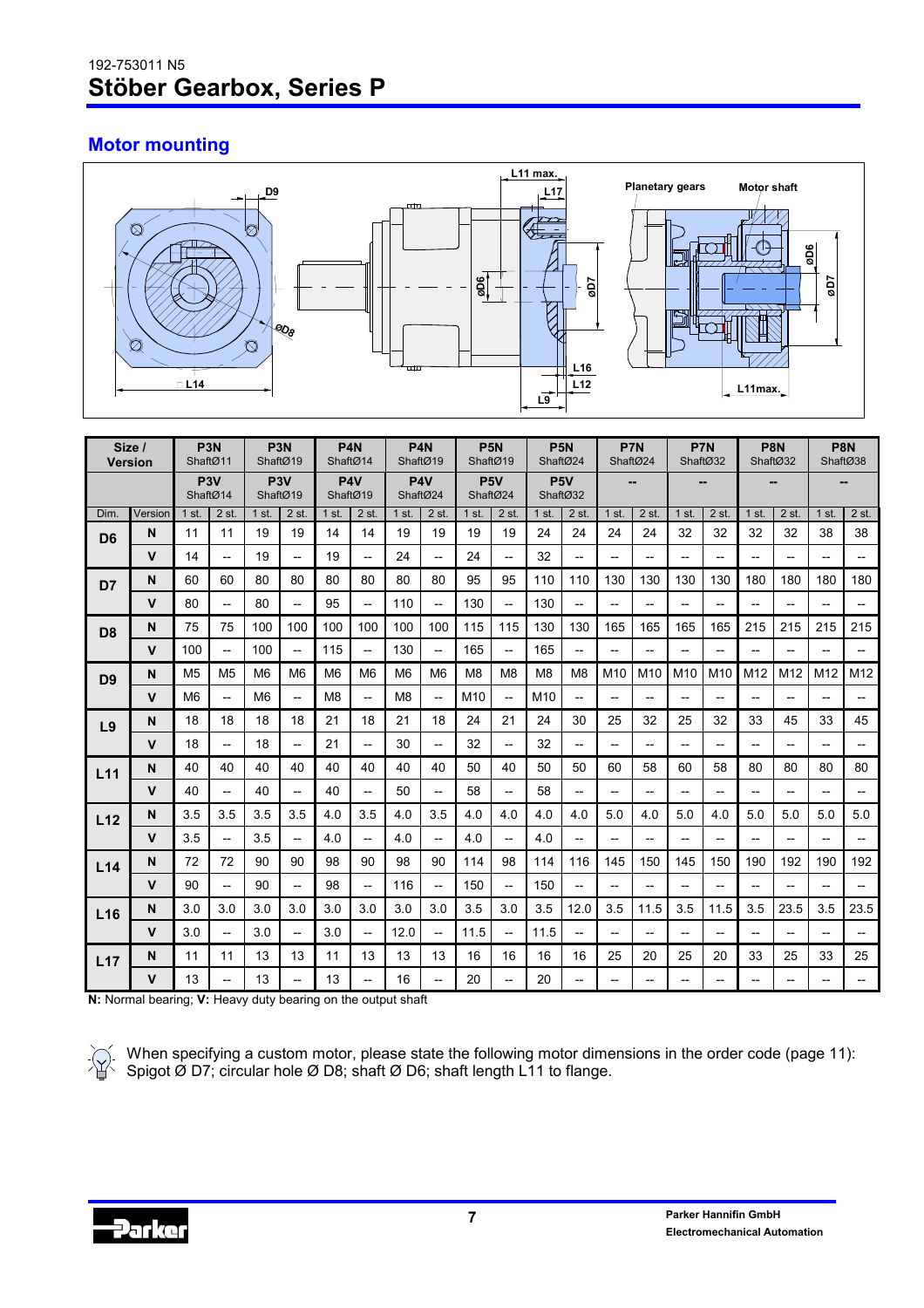## **Standard Combinations**

### **Gearbox/linear actuator combinations**









For HTR with intermediate flange and gears

|                |    |         |                         |                            |                         |                         | <b>Linear actuator HPLA</b> |                         |                                              |           |  |  |  |
|----------------|----|---------|-------------------------|----------------------------|-------------------------|-------------------------|-----------------------------|-------------------------|----------------------------------------------|-----------|--|--|--|
|                |    |         |                         | HPLA80                     |                         |                         | HPLA120                     |                         |                                              | HPLA180   |  |  |  |
|                |    |         |                         | Single axis                | Dual axis               |                         | Single axis                 | Dual axis               | Single axis                                  | Dual axis |  |  |  |
|                |    |         | Hollow shaft<br>bearing | Pulley on<br>gearbox shaft | Hollow shaft<br>bearing | Hollow shaft<br>bearing | Pulley on<br>gearbox shaft  | Hollow shaft<br>bearing | Hollow shaft bearing<br>Hollow shaft bearing |           |  |  |  |
| P <sub>3</sub> |    | LF1     | 36                      | 15                         |                         |                         |                             |                         |                                              |           |  |  |  |
|                | LG | 1 st.   | 87.5                    | 87.5                       |                         |                         |                             |                         | --                                           |           |  |  |  |
|                |    | 2 st.   | 128.5                   | 128.5                      |                         |                         |                             |                         |                                              |           |  |  |  |
| <b>P4</b>      |    | LF1     | 36                      | 23                         | 36                      | 41                      | 11                          |                         |                                              |           |  |  |  |
|                | LG | 1 st.   | 92                      | 92                         | 92                      | 92                      | 92                          |                         |                                              | --        |  |  |  |
|                |    | 2 st.   | 136                     | 136                        | 136                     | 136                     | 136                         |                         |                                              |           |  |  |  |
| <b>P5</b>      |    | LF1     |                         |                            |                         | 51                      | 30                          | 51                      | 54.5                                         |           |  |  |  |
|                | LG | $1$ st. |                         |                            |                         | 99                      | 99                          | 99                      | 99                                           | --        |  |  |  |
|                |    | 2 st.   |                         |                            |                         | 139                     | 139                         | 139                     | 139                                          |           |  |  |  |
| P <sub>7</sub> |    | LF1     |                         |                            |                         |                         |                             |                         | 54.4                                         | 54.5      |  |  |  |
|                | LG | $1$ st. |                         | --                         |                         |                         | --                          |                         | 125<br>125                                   |           |  |  |  |
|                |    | 2 st.   |                         |                            |                         |                         |                             |                         | 167<br>167                                   |           |  |  |  |

|    |     |         |                |           | <b>HLEc linear actuator</b> |           |                   | <b>HZR vertical actuator</b> |               | <b>Telescopic actuator</b> |       |  |  |
|----|-----|---------|----------------|-----------|-----------------------------|-----------|-------------------|------------------------------|---------------|----------------------------|-------|--|--|
|    |     |         | <b>HLE100c</b> |           | <b>HLE150c</b>              |           |                   | <b>HZR</b>                   |               | <b>HTR</b>                 |       |  |  |
|    |     |         | Single axis    | Dual axis | Single axis                 | Dual axis | HZR <sub>50</sub> | HZR80                        | <b>HZR100</b> | <b>HTR50</b>               | HTR80 |  |  |
|    |     | $-F1$   | 12             |           |                             |           | without flange    |                              |               | 13                         |       |  |  |
| P3 | LG  | $1$ st. | 87.5           |           |                             |           | 87.5              |                              |               | 87.5                       |       |  |  |
|    |     | 2 st.   | 128.5          |           |                             |           | 128.5             |                              |               | 128.5                      |       |  |  |
|    |     | LF1     |                | 12        | 14                          |           |                   | 15                           |               |                            | 12    |  |  |
| P4 | LG  | $1$ st. | on request     | 92        | 92                          |           | --                | 92                           |               |                            | 92    |  |  |
|    |     | 2 st.   |                | 136       | 136                         |           |                   | 136                          |               |                            | 136   |  |  |
|    | LF1 |         |                |           |                             | 30        |                   |                              | 25            |                            |       |  |  |
| P5 | LG  | $1$ st. | --             |           | on request                  | 99        |                   |                              | 99            | --                         |       |  |  |
|    |     | 2 st.   | 139            |           |                             |           |                   | 139                          |               |                            |       |  |  |

#### **Gearbox/motor combination**



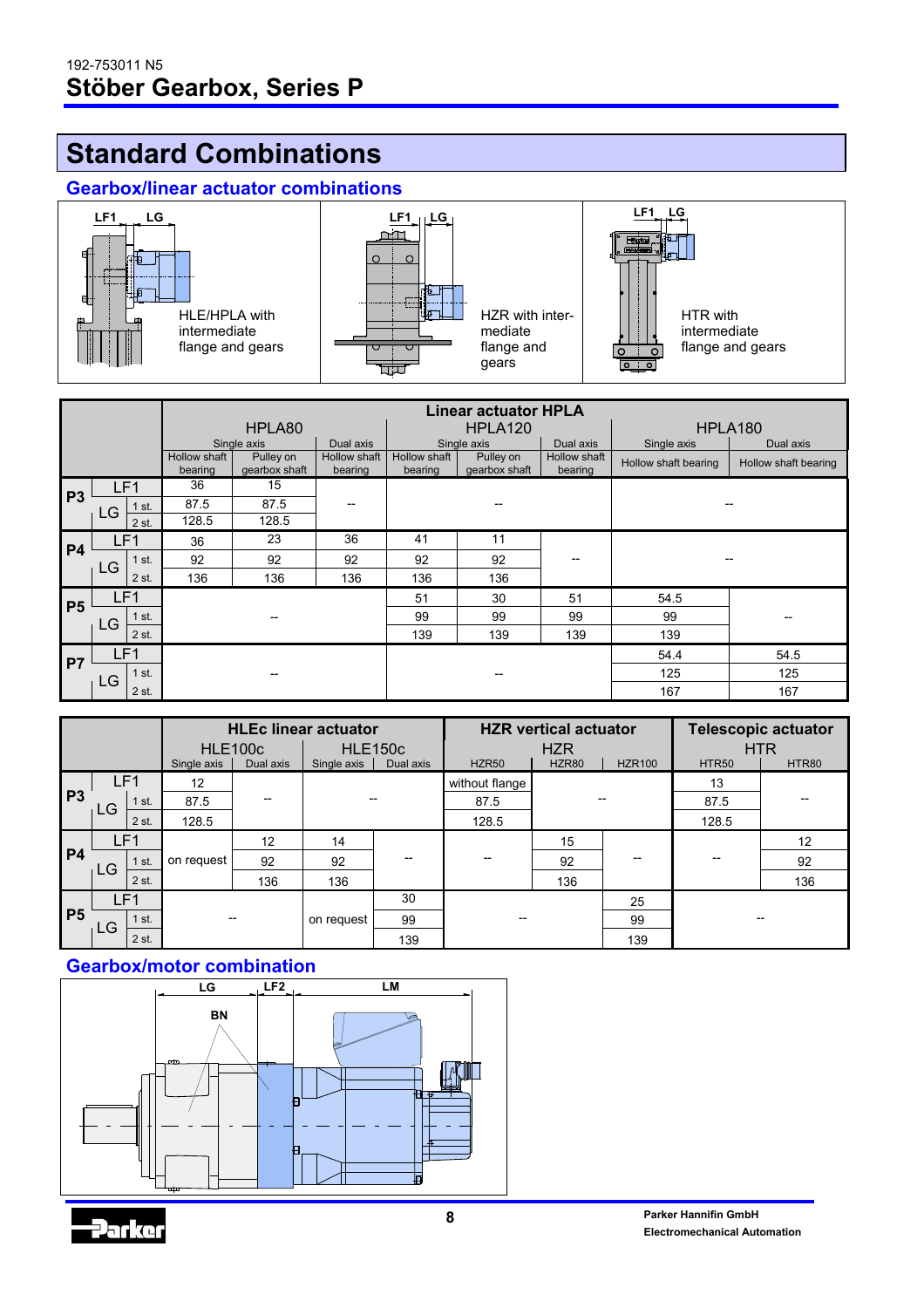|                      |              | <b>Gearbox data</b>           |                          |                                       |                          |                          |                      |                                                               |
|----------------------|--------------|-------------------------------|--------------------------|---------------------------------------|--------------------------|--------------------------|----------------------|---------------------------------------------------------------|
|                      |              | Gearbox length                |                          |                                       |                          | <b>Motor data</b>        |                      |                                                               |
|                      |              | LG                            |                          |                                       | <b>LM</b>                | LF <sub>2</sub>          |                      | <b>BN</b>                                                     |
| Gear-<br>box<br>size | Ver-<br>sion | 1 stage<br>$i = 3$<br>$i = 5$ | $\overline{2}$<br>stages | Motor/<br><b>Type</b>                 | Body length,<br>without/ | Flange<br>thick-<br>ness |                      | Order code for gearbox complete with<br>motor mounting flange |
|                      |              | $i = 7$<br>$i = 10$           | $i = 25$                 |                                       | with brake               | 1/2<br>stage             |                      |                                                               |
| P <sub>3</sub>       | N            | 87.5                          | 128.5                    | MH_070/<br>/B05/11<br>$\overline{1}$  |                          | 18/18                    | $i = 3$              | P301PN0030M060/075/11/40                                      |
|                      |              |                               |                          | 0.5<br>01                             | 158/214<br>188/244       |                          | $i = 5$              | P301PN0050M060/075/11/40                                      |
|                      |              |                               |                          | 1.5                                   | 218/274                  |                          | $i = 7$              | P301PN0070M060/075/11/40                                      |
|                      |              |                               |                          | 02<br>SMH060/ / /B05/11               | 248/304                  |                          | $i = 10$             | P301PN0100M060/075/11/40                                      |
|                      |              |                               |                          | 1.4                                   | 129.5/161                |                          | $i = 25$             | P312PN0250M060/075/11/40                                      |
|                      |              |                               |                          | MH105/ / /B09/19                      |                          | 18/18                    | $i = 3$              | P301PN0030M080/100/19/40                                      |
|                      |              |                               |                          | 02                                    | 186/250                  |                          | $i = 5$              | P301PN0050M080/100/19/40                                      |
|                      |              |                               |                          | 04<br>06                              | 229/293<br>273/337       |                          | $i = 7$              | P301PN0070M080/100/19/40                                      |
|                      |              |                               |                          | 08                                    | 317/381                  |                          | $i = 10$<br>$i = 25$ | P301PN0100M080/100/19/40<br>P312PN0250M080/100/19/40          |
|                      | v            | 87.5                          |                          | /B08/14<br><b>SMH082/</b>             |                          | $18/-$                   | $i = 3$              | P301PV0030M080/100/14/40                                      |
|                      |              |                               |                          | 03                                    | 163.5/206.5              |                          | $i = 5$              | P301PV0050M080/100/14/40                                      |
|                      |              |                               |                          |                                       |                          |                          | $i = 7$              | P301PV0070M080/100/14/40                                      |
|                      |              |                               |                          |                                       |                          |                          | $i = 10$             | P301PV0100M080/100/14/40                                      |
|                      |              |                               |                          | /B09/19<br>MH105/<br>$\prime$         |                          | $18/$ -                  | $i = 3$              | P301PV0030M080/100/19/40                                      |
|                      |              |                               |                          | 02                                    | 186/250                  |                          | $i = 5$              | P301PV0050M080/100/19/40                                      |
|                      |              |                               |                          | 04<br>06                              | 229/293<br>273/337       |                          | $i = 7$              | P301PV0070M080/100/19/40                                      |
|                      |              |                               |                          | 08                                    | 317/381                  |                          | $i = 10$             | P301PV0100M080/100/19/40                                      |
| <b>P4</b>            | N            | 92                            | 136                      | <b>SMH082/</b><br>/B08/14<br>$\prime$ |                          | 21/18                    | $i = 3$              | P401PN0030M080/100/14/40                                      |
|                      |              |                               |                          | 03                                    | 163.5/206.5              |                          | $i = 5$              | P401PN0050M080/100/14/40                                      |
|                      |              |                               |                          |                                       |                          |                          | $i = 7$              | P401PN0070M080/100/14/40                                      |
|                      |              |                               |                          |                                       |                          |                          | $i = 10$             | P401PN0100M080/100/14/40                                      |
|                      |              |                               |                          |                                       |                          |                          | $i = 25$             | P412PN0250M080/100/14/40                                      |
|                      |              |                               |                          | MH105/ / /B09/19                      |                          | 21/18                    | $i = 3$              | P401PN0030M080/100/19/40                                      |
|                      |              |                               |                          | 02                                    | 186/250                  |                          | $i = 5$              | P401PN0050M080/100/19/40                                      |
|                      |              |                               |                          | 04<br>06                              | 229/293<br>273/337       |                          | $i = 7$              | P401PN0070M080/100/19/40                                      |
|                      |              |                               |                          | 08                                    | 317/381                  |                          | $i = 10$             | P401PN0100M080/100/19/40                                      |
|                      | $\mathbf{v}$ | 92                            | $\overline{\phantom{a}}$ | /B05/19<br>MH105/<br>$\prime$         |                          | $21/-$                   | $i = 25$<br>$i = 3$  | P412PN0250M080/100/19/40<br>P401PV0030M095/115/19/40          |
|                      |              |                               |                          | 02<br>04                              | 186/250<br>229/293       |                          |                      |                                                               |
|                      |              |                               |                          | 06<br>08                              | 273/337<br>317/381       |                          | $i = 5$              | P401PV0050M095/115/19/40                                      |
|                      |              |                               |                          | SMH082/__/__/B05/19<br>03             | 163.5/206.5              |                          | $i = 7$              | P401PV0070M095/115/19/40                                      |
|                      |              |                               |                          | SMH100/__/__/B05/19<br>06             | 191.5/238.5              |                          | $i = 10$             | P401PV0100M095/115/19/40                                      |
|                      |              |                               |                          | MH105/_/_/B06/24                      |                          | $30/-$                   | $i = 3$              | P401PV0030M110/130/24/50                                      |
|                      |              |                               |                          | 02                                    | 186/250                  |                          | $i = 5$              | P401PV0050M110/130/24/50                                      |
|                      |              |                               |                          | 04                                    | 229/293                  |                          | $i = 7$              | P401PV0070M110/130/24/50                                      |
|                      |              |                               |                          | 06<br>08                              | 273/337<br>317/381       |                          |                      |                                                               |

**N:** Normal bearing; **V:** Heavy duty bearing on the output shaft

Sizes P5, P7 and P8  $\rightarrow$  next page.

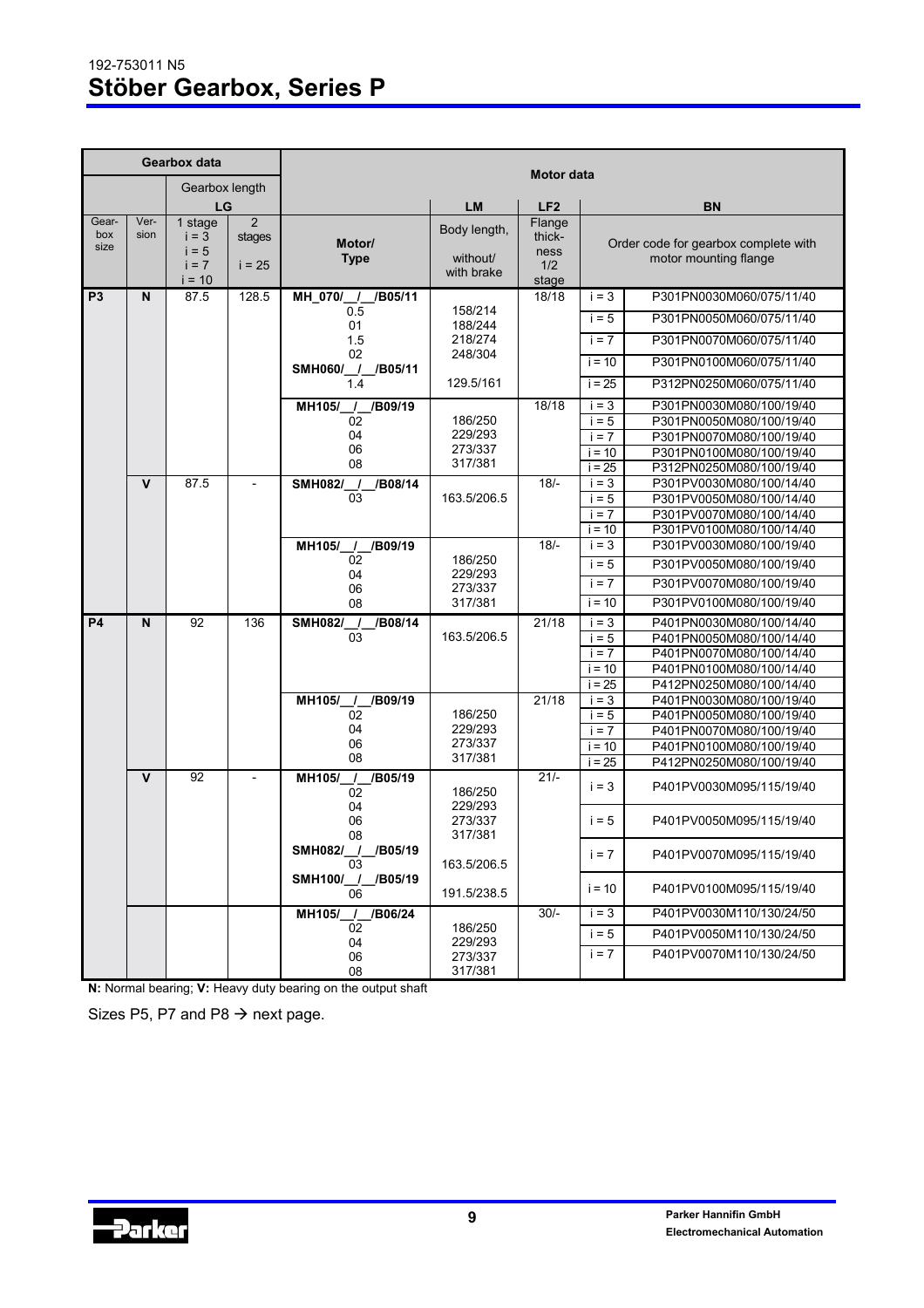|                      |              | Gearbox data                                         |                                      |                                     |                                        |                                 |          |                                                               |
|----------------------|--------------|------------------------------------------------------|--------------------------------------|-------------------------------------|----------------------------------------|---------------------------------|----------|---------------------------------------------------------------|
|                      |              | Gearbox length                                       |                                      |                                     |                                        | <b>Motor data</b>               |          |                                                               |
|                      |              | LG                                                   |                                      |                                     | <b>LM</b>                              | LF <sub>2</sub>                 |          | <b>BN</b>                                                     |
| Gear-<br>box<br>size | Ver-<br>sion | 1 stage<br>$i = 3$<br>$i = 5$<br>$i = 7$<br>$i = 10$ | $\overline{2}$<br>stages<br>$i = 25$ | Motor/<br><b>Type</b>               | Body length,<br>without/<br>with brake | Flange<br>thick-<br>ness<br>1/2 |          | Order code for gearbox complete with<br>motor mounting flange |
| <b>P5</b>            | N            | 99                                                   | 139                                  | /B05/19<br>$\mathcal{L}$            |                                        | stage<br>24/21                  |          |                                                               |
|                      |              |                                                      |                                      | MH105/<br>02                        | 186/250                                |                                 | $i = 3$  | P501PN0030M095/115/19/40                                      |
|                      |              |                                                      |                                      | 04<br>06                            | 229/293<br>273/337                     |                                 | $i = 5$  | P501PN0050M095/115/19/40                                      |
|                      |              |                                                      |                                      | 08<br>SMH082/ / /B05/19             | 317/381                                |                                 | $i = 7$  | P501PN0070M095/115/19/40                                      |
|                      |              |                                                      |                                      | 03                                  | 163.5/206.5                            |                                 | $i = 10$ | P501PN0100M095/115/19/40                                      |
|                      |              |                                                      |                                      | SMH100/ / /B05/19<br>06             | 191.5/238.5                            |                                 | $i = 25$ | P512PN0250M095/115/19/40                                      |
|                      |              |                                                      |                                      | MH105/<br>/B06/24<br>$\prime$       |                                        | 24/30                           | $i = 3$  | P501PN0030M110/130/24/50                                      |
|                      |              |                                                      |                                      | 02                                  | 186/250                                |                                 | $i = 5$  | P501PN0050M110/130/24/50                                      |
|                      |              |                                                      |                                      | 04                                  | 229/293                                |                                 | $i = 7$  | P501PN0070M110/130/24/50                                      |
|                      |              |                                                      |                                      | 06<br>08                            | 273/337<br>317/381                     |                                 | $i = 10$ | P501PN0100M110/130/24/50                                      |
|                      |              |                                                      |                                      |                                     |                                        |                                 | $i = 25$ | P512PN0250M110/130/24/50                                      |
|                      | $\mathbf v$  | 99                                                   |                                      | MH145/<br>/B05/24<br>04             | 200/274                                | $32/-$                          | $i = 3$  | P501PV0030M130/165/24/58                                      |
|                      |              |                                                      |                                      | 08                                  | 231/305                                |                                 | $i = 5$  | P501PV0050M130/165/24/58                                      |
|                      |              |                                                      |                                      | 15<br>22                            | 292/366<br>354/428                     |                                 | $i = 7$  | P501PV0070M130/165/24/58                                      |
|                      |              |                                                      |                                      | 28                                  | 416/490                                |                                 | $i = 10$ | P501PV0100M130/165/24/58                                      |
| <b>P7</b>            | N            | 125                                                  | 167                                  | MH145/<br>/B05/24<br>$\overline{1}$ |                                        | 25/32                           | $i = 3$  | P701PN0030M130/165/24/60                                      |
|                      |              |                                                      |                                      | 04                                  | 200/274                                |                                 | $i = 5$  | P701PN0050M130/165/24/60                                      |
|                      |              |                                                      |                                      | 08<br>15                            | 231/305<br>292/366                     |                                 | $i = 7$  | P701PN0070M130/165/24/60                                      |
|                      |              |                                                      |                                      | 22                                  | 354/428                                |                                 | $i = 10$ | P701PN0100M130/165/24/60                                      |
|                      |              |                                                      |                                      | 28                                  | 416/490                                |                                 | $i = 25$ | P712PN0250M130/165/24/58                                      |
| P <sub>8</sub>       | N            | 157                                                  | 212                                  | MH_205/<br>/B05/38                  |                                        | 33/45                           | $i = 3$  | P801PN0030M180/215/38/80                                      |
|                      |              |                                                      |                                      | 28                                  | 273/372                                |                                 | $i = 5$  | P801PN0050M180/215/38/80                                      |
|                      |              |                                                      |                                      | 50                                  | 342/441                                |                                 | $i = 7$  | P801PN0070M180/215/38/80                                      |
|                      |              | 70<br>90                                             |                                      |                                     | 411/510<br>480/579                     |                                 | $i = 10$ | P801PN0100M180/215/38/80                                      |
|                      |              |                                                      |                                      |                                     |                                        |                                 | $i = 25$ | P812PN0250M180/215/38/80                                      |

**N:** Normal bearing; **V:** Heavy duty bearing on the output shaft

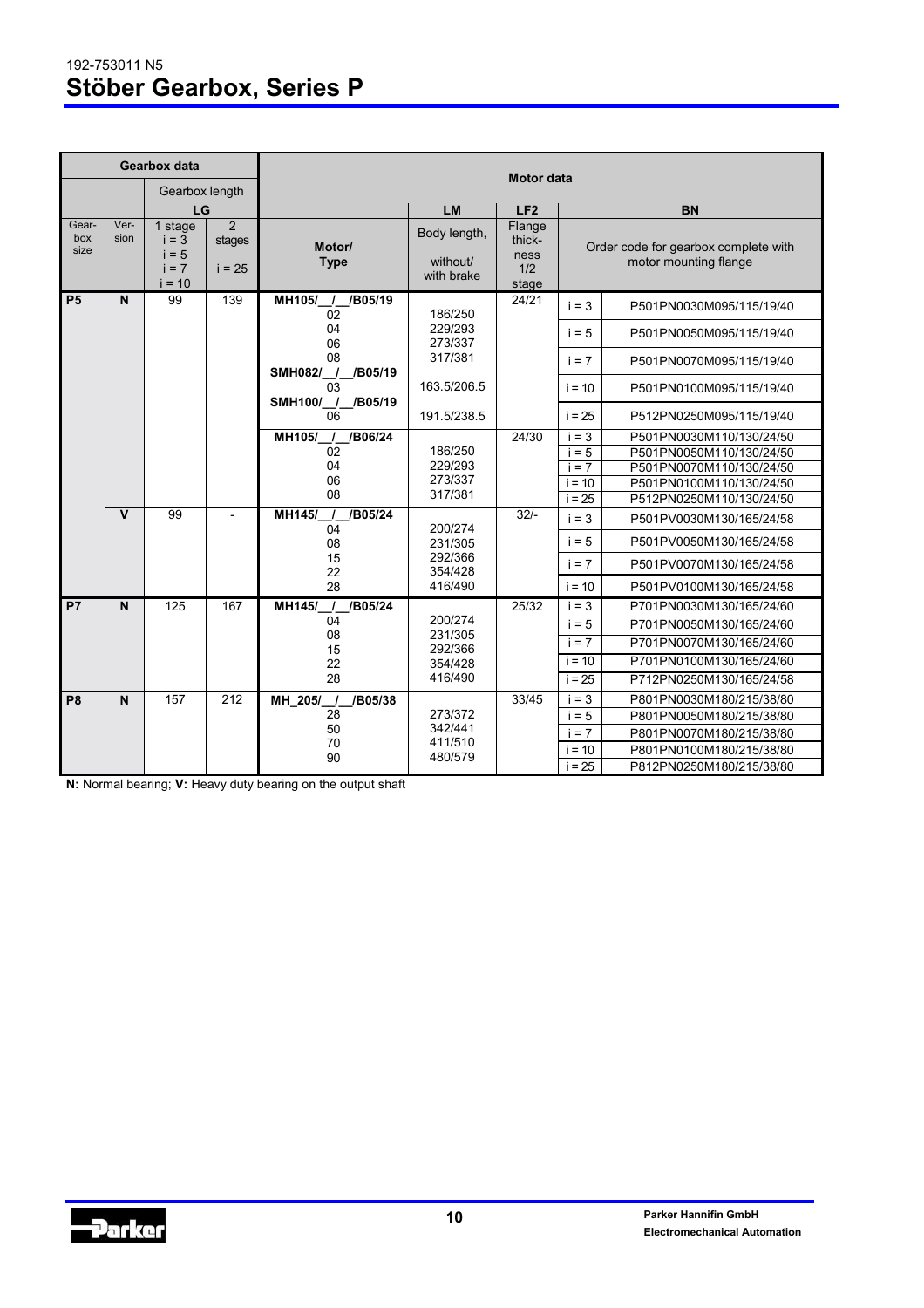## **Order Codes**

|                                                                                                 | P       |                                                                    |                               |        |           |                  |              |                |                  | M |  |  |  |  |
|-------------------------------------------------------------------------------------------------|---------|--------------------------------------------------------------------|-------------------------------|--------|-----------|------------------|--------------|----------------|------------------|---|--|--|--|--|
| <b>Gearbox type</b><br>Planetary gear                                                           | $\sf P$ |                                                                    |                               |        |           |                  |              |                |                  |   |  |  |  |  |
| <b>Gearbox size</b><br>$\sqrt{3}$<br>$\overline{\mathcal{A}}$<br>5<br>$\overline{7}$<br>$\bf 8$ |         | $\mathfrak{Z}$<br>$\overline{4}$<br>5<br>$\overline{7}$<br>$\bf 8$ |                               |        |           |                  |              |                |                  |   |  |  |  |  |
| <b>Number of stages</b><br>1 stage                                                              |         |                                                                    | 0<br>$\mathbf{1}$             |        |           |                  |              |                |                  |   |  |  |  |  |
| 2 stages                                                                                        |         |                                                                    | $\overline{2}$<br>$\mathbf 1$ |        |           |                  |              |                |                  |   |  |  |  |  |
| <b>Output shaft style</b><br>Plain shaft<br>Shaft with key (standard)                           |         |                                                                    |                               | G<br>P |           |                  |              |                |                  |   |  |  |  |  |
| <b>Output shaft bearing</b><br>Normal                                                           |         |                                                                    |                               |        | ${\sf N}$ |                  |              |                |                  |   |  |  |  |  |
| Heavy duty                                                                                      |         |                                                                    |                               |        | V         |                  |              |                |                  |   |  |  |  |  |
| <b>Transmission ratio</b><br>$i = 3$ (Standard gearbox)                                         |         |                                                                    |                               |        |           | $\mathbf 0$      | 0            | 3              | 0                |   |  |  |  |  |
| $i = 4$                                                                                         |         |                                                                    |                               |        |           | $\mathbf 0$      | $\mathbf 0$  | 4              | 0                |   |  |  |  |  |
| $i = 5$ (Standard gearbox)                                                                      |         |                                                                    |                               |        |           | $\boldsymbol{0}$ | 0            | 5              | $\mathbf 0$      |   |  |  |  |  |
| $i = 7$ (Standard gearbox)                                                                      |         |                                                                    |                               |        |           | 0                | 0            | $\overline{7}$ | $\mathbf 0$      |   |  |  |  |  |
| $i = 10$ (Standard gearbox)                                                                     |         |                                                                    |                               |        |           | 0                | $\mathbf{1}$ | $\mathbf 0$    | $\mathbf 0$      |   |  |  |  |  |
| $i = 15$                                                                                        |         |                                                                    |                               |        |           | $\mathbf 0$      | 1            | 5              | $\mathbf 0$      |   |  |  |  |  |
| $i = 20$                                                                                        |         |                                                                    |                               |        |           | 0                | 2            | $\mathbf 0$    | $\mathbf 0$      |   |  |  |  |  |
| $i = 25$ (Standard gearbox)                                                                     |         |                                                                    |                               |        |           | 0                | 2            | 5              | $\mathbf 0$      |   |  |  |  |  |
| $i = 35$<br>$i = 49$                                                                            |         |                                                                    |                               |        |           | 0<br>0           | 3<br>4       | 5<br>9         | $\mathbf 0$<br>0 |   |  |  |  |  |
| $i = 70$                                                                                        |         |                                                                    |                               |        |           | 0                | 7            | $\mathbf 0$    | 0                |   |  |  |  |  |
| $i = 100$                                                                                       |         |                                                                    |                               |        |           | $\mathbf{1}$     | $\mathbf 0$  | $\mathbf 0$    | $\mathbf 0$      |   |  |  |  |  |
|                                                                                                 |         |                                                                    |                               |        |           |                  |              |                |                  |   |  |  |  |  |
| Motor mounting dimensions [mm] (see table on page 9 and 10)<br>Spigot - Ø (Ø D7)                |         |                                                                    |                               |        |           |                  |              |                |                  |   |  |  |  |  |
| Circular hole - Ø (Ø D8)                                                                        |         |                                                                    |                               |        |           |                  |              |                |                  |   |  |  |  |  |
| Shaft - $\varnothing$ ( $\varnothing$ D6)                                                       |         |                                                                    |                               |        |           |                  |              |                |                  |   |  |  |  |  |
| Length of shaft to flange (L11)                                                                 |         |                                                                    |                               |        |           |                  |              |                |                  |   |  |  |  |  |

You can use the special order code in the table on page 9 and 10 for a gearbox complete with mounting flange for a standard motor.